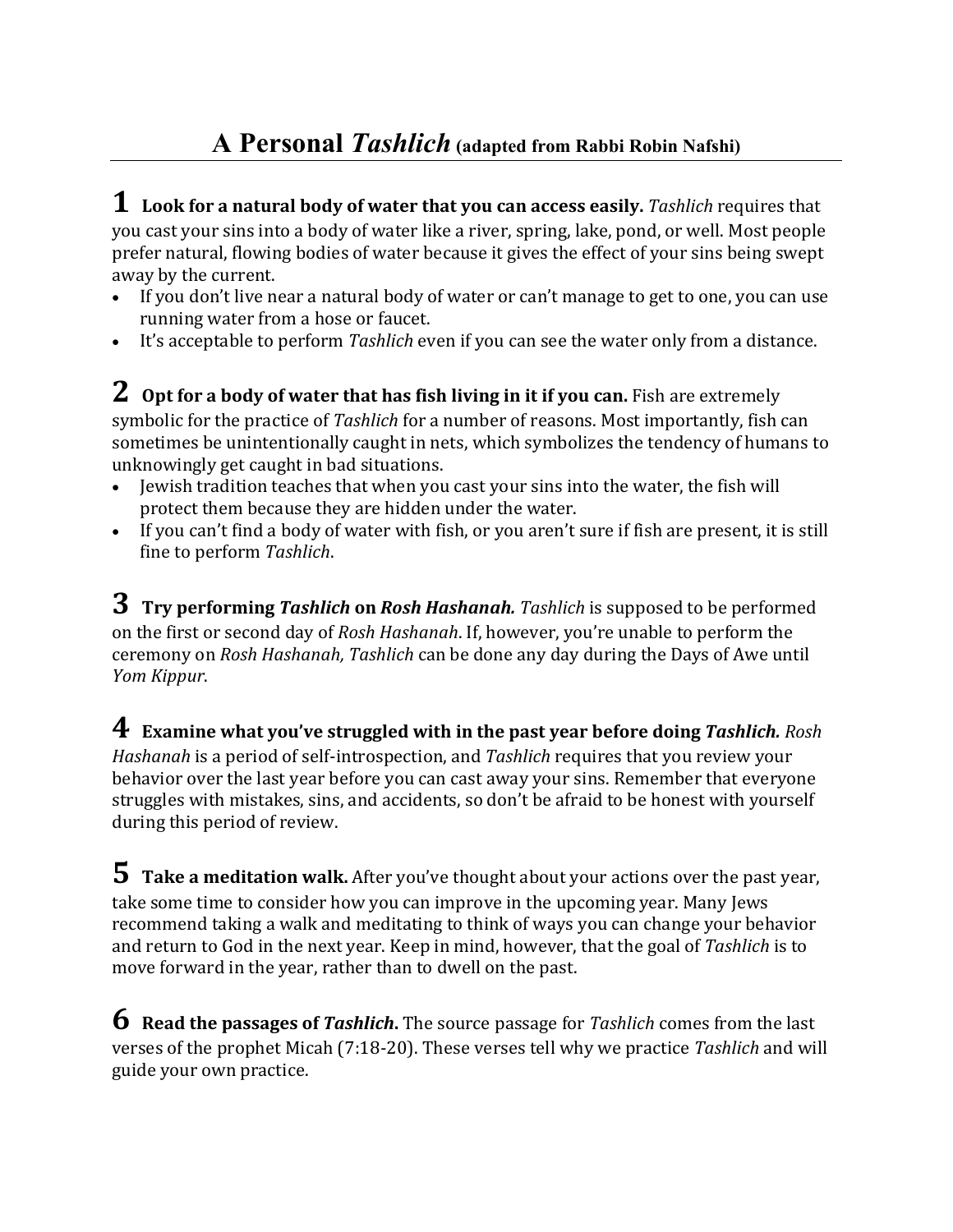ֹמִי־אֵל כַּמּוֹדְ נֹשֵׂא עַוֹן וְעֹבֵר עַל־פֶּ֫שַׁע לִשְׁאֵרִית נַחֲלַתְוֹ לֹא־הֶחֱזִיק לַעַדֹ אַפּֿוֹ כֵּי־חַפֵּץ חֵסֶד הִוּא:

Who is a God like You, Forgiving iniquity And remitting transgression; Who has not maintained His wrath forever Against the remnant of His own people, Because He loves graciousness!

יֵשׁוּב יְרֵחֲמֶנוּ יִכְבִּשׁ עֲוֹנֹתֵֽינוּ וְתַשָּׁלֵיךְ בִּמְצִלְוֹת יַם כַּל־חַטּאותַם:

He will take us back in love; He will cover up our iniquities, You will hurl all our sins Into the depths of the sea.

תִּתֵּן אֵמֶת לְיַעֲקֹב חֶסֶד לְאֲבְרָהָם אֱשֶׁר־נִשְׁבֵּעָת לַאֲבֹתֵינוּ מֵימֵי קֵדֶם:

You will keep faith with Jacob, Loyalty to Abraham, As You promised on oath to our fathers In days gone by.

Who is a God like You, Forgiving iniquity and remitting transgression; Who has not maintained wrath forever against the remnant of God's own people, Because God loves graciousness, God will take us back in love; God will cover up our iniquities, You will hurl all our sins Into the depths of the sea. You will keep faith with Jacob, loyalty to Abraham, as You promised on oath.

**7 Collect your "sins" in your pockets.** We have provided you with bird seeds to act as physical symbols of your sins.

- Some people discourage the tossing of items because it stems from superstitious practices. It can be helpful, however, to visualize the sins being washed away, especially for young people.
- If you're going to a natural body of water, never use paper or other items to represent your sins. These can cause pollution and damage the natural wildlife in the area. It's okay to use paper if you're using a small basin in your home.

**8 Walk to the body of water or basin.** As you do, take the time to think about your past year and what you'd like to do better in the upcoming year.

**9 Sing, if it feels appropriate.** Here are some possibilities:

- *Eili, Eili: Eili, Eili shelo yigameri l'olam. Hachol v'hayam, rishrush shel hamayim, b'rak hashamayim, t'filat ha-adam.*
- *Hashiveinu: Hashiveinu, hashiveinu adonai eilecha v'nashuvah, v'nashuvah. Chadeish, chadeish yameinu k'kedem*.
- *Avinu Malkeinu: Avinu malkeinu, choneinu va-aneinu ki ein banu ma-asim. Asei imanu tzedakah vachesed v'hoshi-einu.*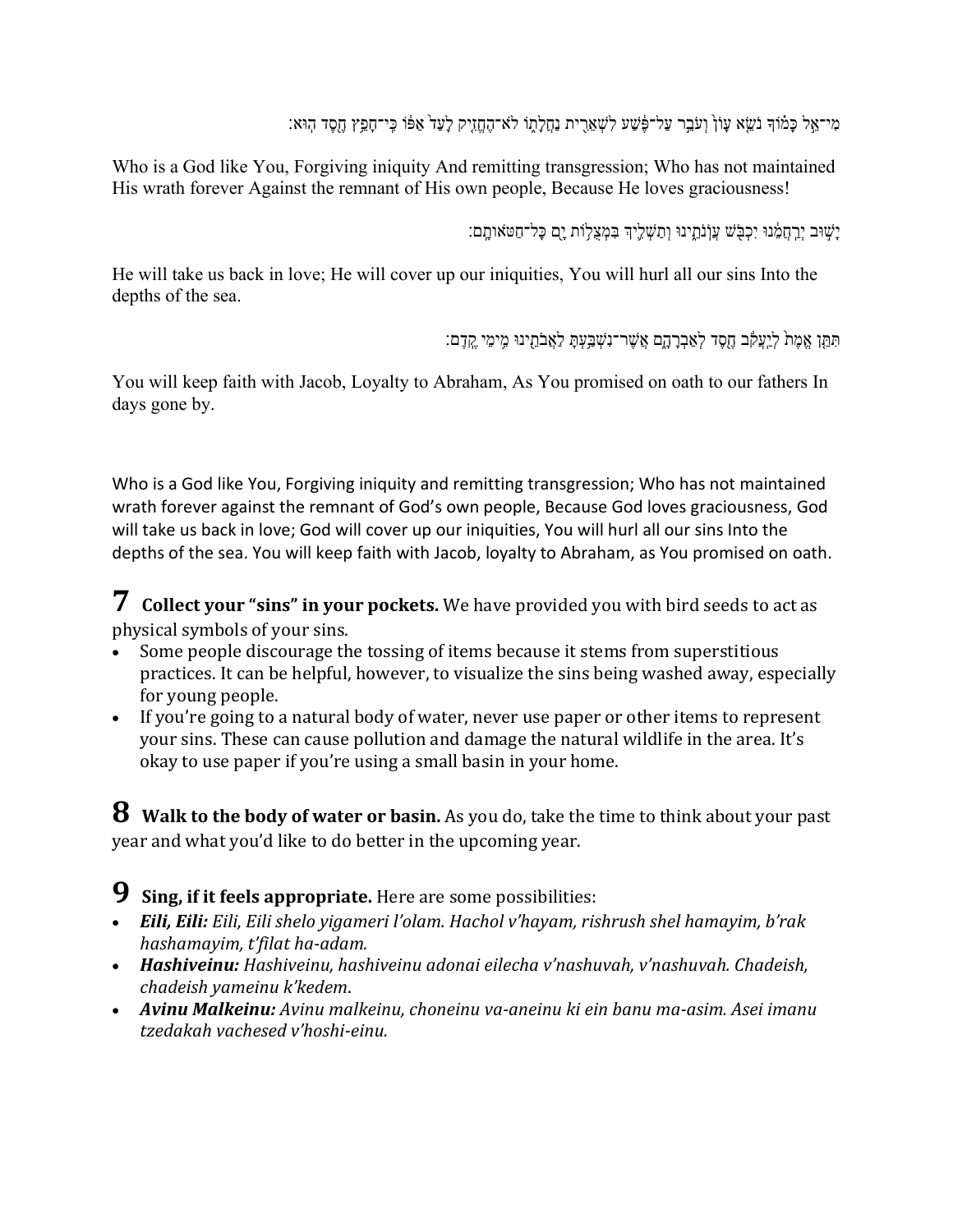**10 Offer <sup>a</sup> prayer about your hope for the year.** Talk to God out loud or in your head about your past year and how you plan to do better. Try to be as honest as possible about what has happened during the year and how you want to improve. If you need help with words, try answering some of these questions. There are also prayers at the end of this list:

- Am I using my time wisely?
- Was I there for people who needed me?
- Do my relationships reflect *k'dushah*, holiness?
- The kind deed: did I perform it or postpone it? The unnecessary word: Did I say it or hold it back?
- Did I acquire only possessions? Or did I acquire insights and knowledge as well?
- Did I live fully? If not, how can I?

**11 Cast your sins into the body of water.** After your prayer, reach into your pockets and grab the seeds or metaphorical sins, and throw them into the water. When you let go of them, breathe out and watch them wash away. Only do this when you feel ready. It might take you longer than some other people to prepare for this moment, but don't feel rushed.

## Tashlich Prayer for Social Justice, Rakhel Silverman

Let us cast away the sin of indifference to injustice

Let us cast away the sins of times we did not reach out to help others

Let us cast away sins of being not being better allies because of our own privileges Let us cast away the sins of times we did not help our transgender siblings and community

members

Let us cast away the sins of the times we did not have the courage to speak up about injustice

Let us cast away the sins of times that we did not help others because we were happy with our

own lives

Let us cast away the times we witnessed prejudice or discrimination but did nothing Let us cast away the sin of ignoring those in need

Let us cast away the sins of not having time to be part of activism in our communities

Let us cast away the sins of not giving *[tzedakah](about:blank#term375)* to causes

Let us cast away the sin of complacency in oppression